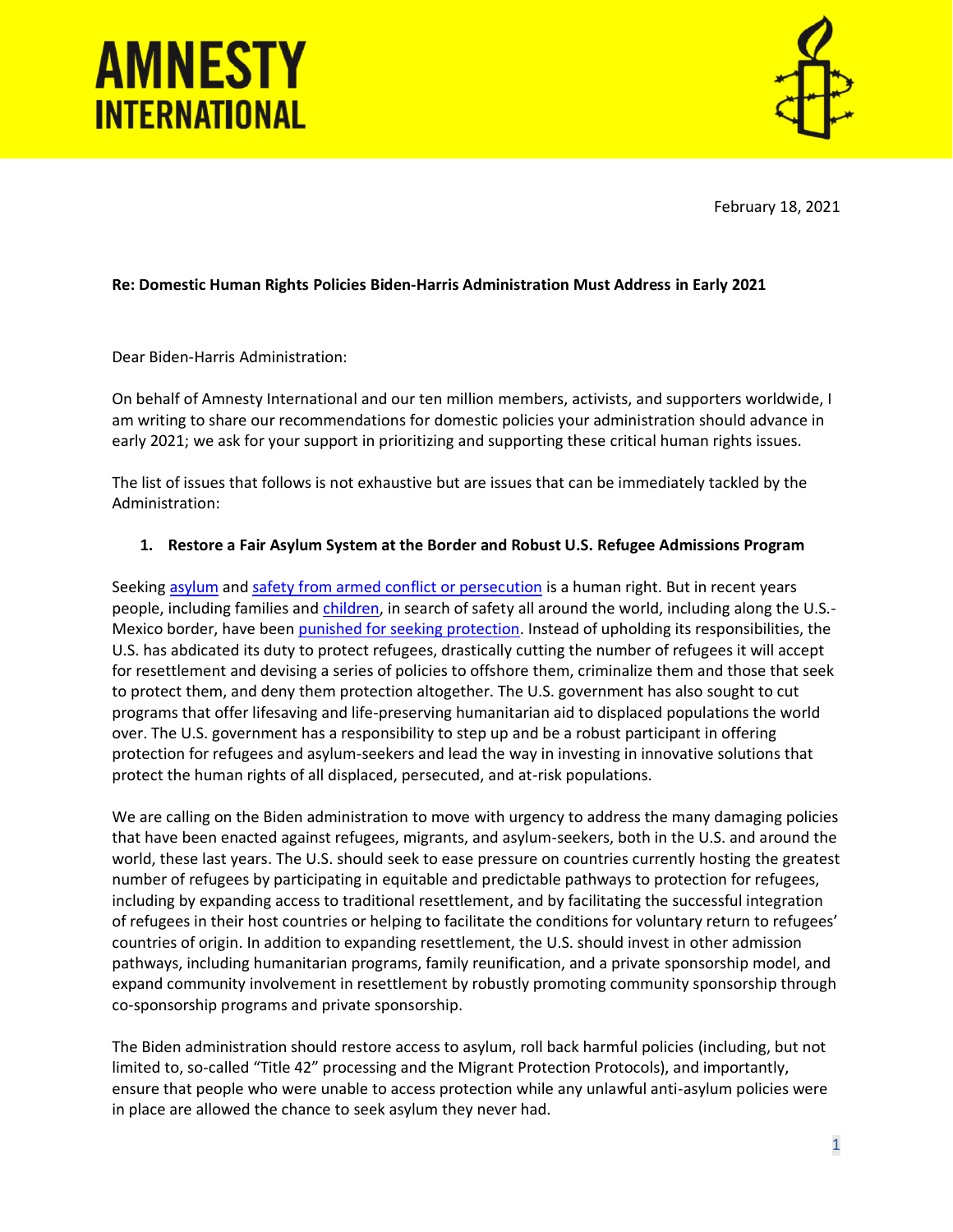### **2. Curb immigration detention**

In recent years, the use of immigration detention has ballooned. Today, tens of thousands of immigrants, including thousands of asylum-seekers and families with children, are held in Department of Homeland Security (DHS) facilities throughout the country while they fight for their right to stay in the United States. Immigration detention serves as a form of punishment against people solely on the basis of their status and penalizes people who are fleeing persecution.

Immigration and Customs Enforcement (ICE) has ample discretion to release all people in immigration detention. Yet, disregarding the cries of detained immigrants, medical experts, and advocates, it has failed to do so. Since the onset of the pandemic, COVID-19 has spread throughout detention facilities: as of September 2020, at least seven people had died after contracting the virus in detention, and over 5,000 detained people thus far have tested positive for the virus.

Experts have estimated that the virus is likely spreading rates much higher than DHS has publicized, a fear which has been borne out in the few facilities where ICE has engaged in mass testing: for example, in August, 90% of people detained at the privately operated ICE facility in Farmville tested positive for COVID-19.

Both people in detention and their lawyers have shared harrowing details of ICE's reckless endangerment of people in its custody, in violation of Centers for Disease Control and Prevention (CDC) standards on the prevention of COVID-19 in places of detention. ICE and its detention facilities have failed to provide detainees with sufficient soap and sanitizer or adequate social distancing. Additionally, ICE has not abided by CDC standards for quarantining and medical isolation, instead "cohorting" people presumed to be positive for the virus, a form of treatment one medical expert has likened to "COVID-19 torture."

As COVID-19 cases increase exponentially across the United States, detained people have launched hunger strikes in multiple ICE immigration detention facilities, demanding to be released, and have often been met with brutal repression by guards and security personnel.

Now, ICE's detention practices are exacerbating a crisis beyond U.S. borders: tens of thousands of people have been deported during the COVID-19 pandemic, including hundreds of people who tested positive after contracting the virus after being detained in unsafe and unsanitary US detention facilities. Deported people have reported facing exposure to the virus, rights-abusing quarantine regimes in their countries of return, and stigma.

This public health crisis presents an opportunity for the United States to reform its practice of needless, costly, and punitive immigration detention, which has caused tremendous human suffering and has caused a crisis of contagion during the pandemic.

We call on the Biden administration to free people in immigration detention, including all families and children, and end the practice of family detention. Instead of investing in detention, the Biden administration should support community-based case management and support services, including supporting legal representation programs for people who appear in immigration court.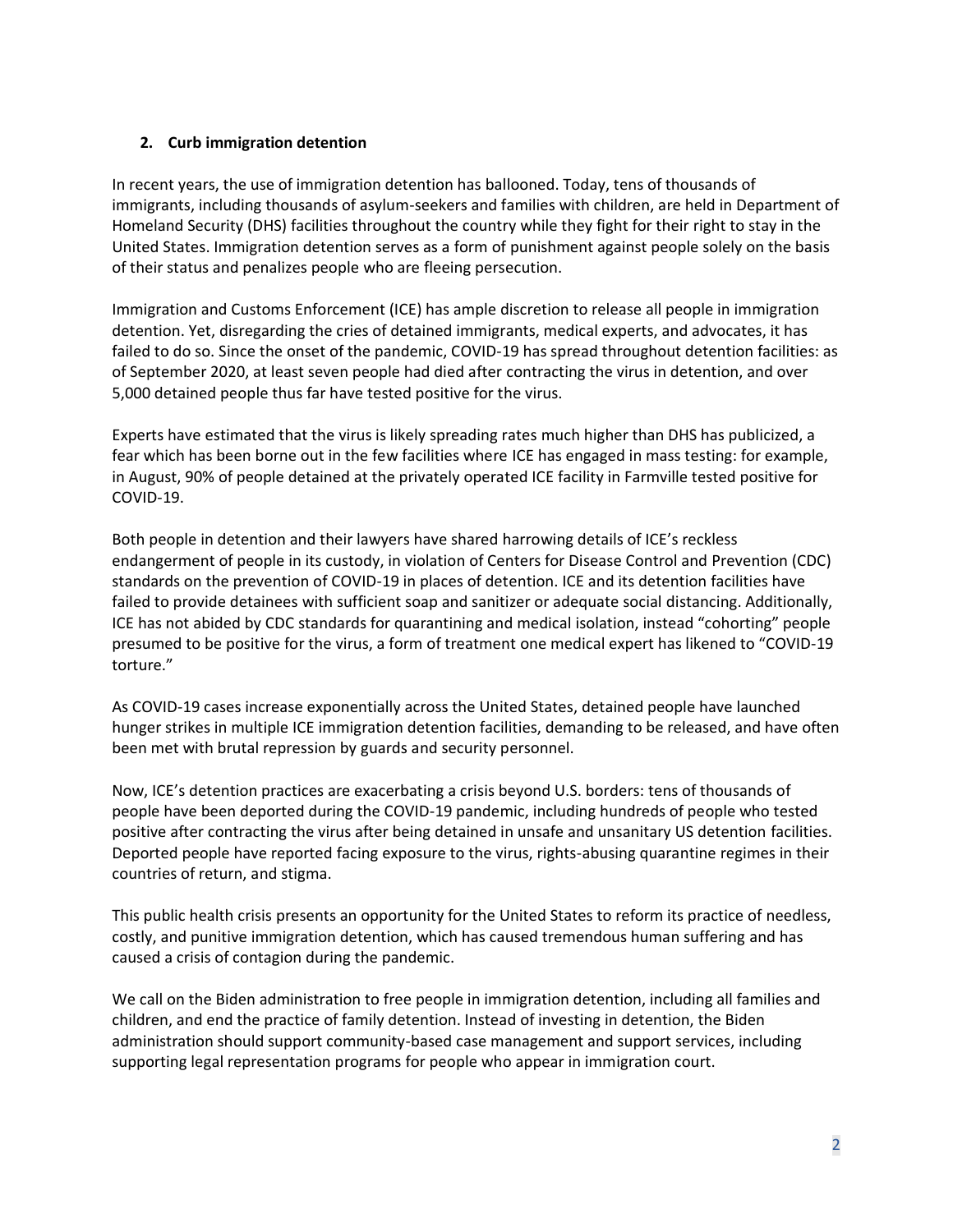## **3. Prioritize Passing Legislation to End Gun Violence and Providing Critical Funding for Programs Aimed at Ending and Preventing Gun Violence**

The U.S. has both the highest absolute and highest per capita rates of gun ownership in the world, and guns are easily accessible by those likely to misuse them. Killing an average of 109 people each day, gun violence is the second leading cause of death among children and disproportionately affects communities of color. Yet the U.S. has failed to implement even a basic system for the regulation of firearms – with no requirements for universal background checks, licensing, and training for gun purchasers or for registration of guns. Further, it has continually failed to adequately and consistently fund violence prevention and intervention programs that provide life-saving alternatives to communities routinely impacted by gun violence. The U.S. crisis of gun violence impacts a broad range of people domestically, including women, children, communities of color, and students and rates of gun violence and shootings in some cities have increased during COVID-19, as domestic gun sales reach record numbers.

It is time for a change: the crisis of gun violence in the U.S. and failure of the U.S. government to take effective action has resulted in the death of thousands and injuries to even more. This violence is not inevitable. There are actions the administration can take today that could make a meaningful difference. The U.S. has an obligation under international law to safeguard the human rights and individual safety of people living in the country, the right to live, to feel safe and to be free from discrimination. Amnesty International USA believes that the U.S. has a duty to take positive action to address gun violence, especially where models exist that could reduce it while making a long term and lifechanging impact on systemically disenfranchised communities.

Thus, AIUSA asks the Biden-Harris Administration to use their executive power to take bold action to end gun violence by:

- Identify Gun Violence Prevention as a Priority Issue
	- o Create an Interagency Task Force or Hub on Gun Violence Prevention responsible for developing and implementing a coordinated, comprehensive plan to address all aspects of gun violence across all federal agencies
	- $\circ$  Appoint a senior-level White House official to coordinate federal efforts to address gun violence
- Address Gun Violence as a Public Health Crisis
	- $\circ$  Create a federal office of violence prevention in the Department of Health and Human Services to support community-based violence intervention programs
	- $\circ$  Provide official guidance encouraging the use of federal grant programs, including Byrne JAG and VOCA funding, for community-based gun violence victim services and eligible violence intervention programs
	- o Increase funding to enhance access to trauma-based healthcare
	- o Increase federal funding for public health-focused research into gun violence
	- $\circ$  Improve public health information on gun deaths and injuries through funding and improved data collection, data infrastructure, and timeliness of results in order to know the true burden of gun violence in real-time
	- o Install a domestic violence specialist at each ATF field office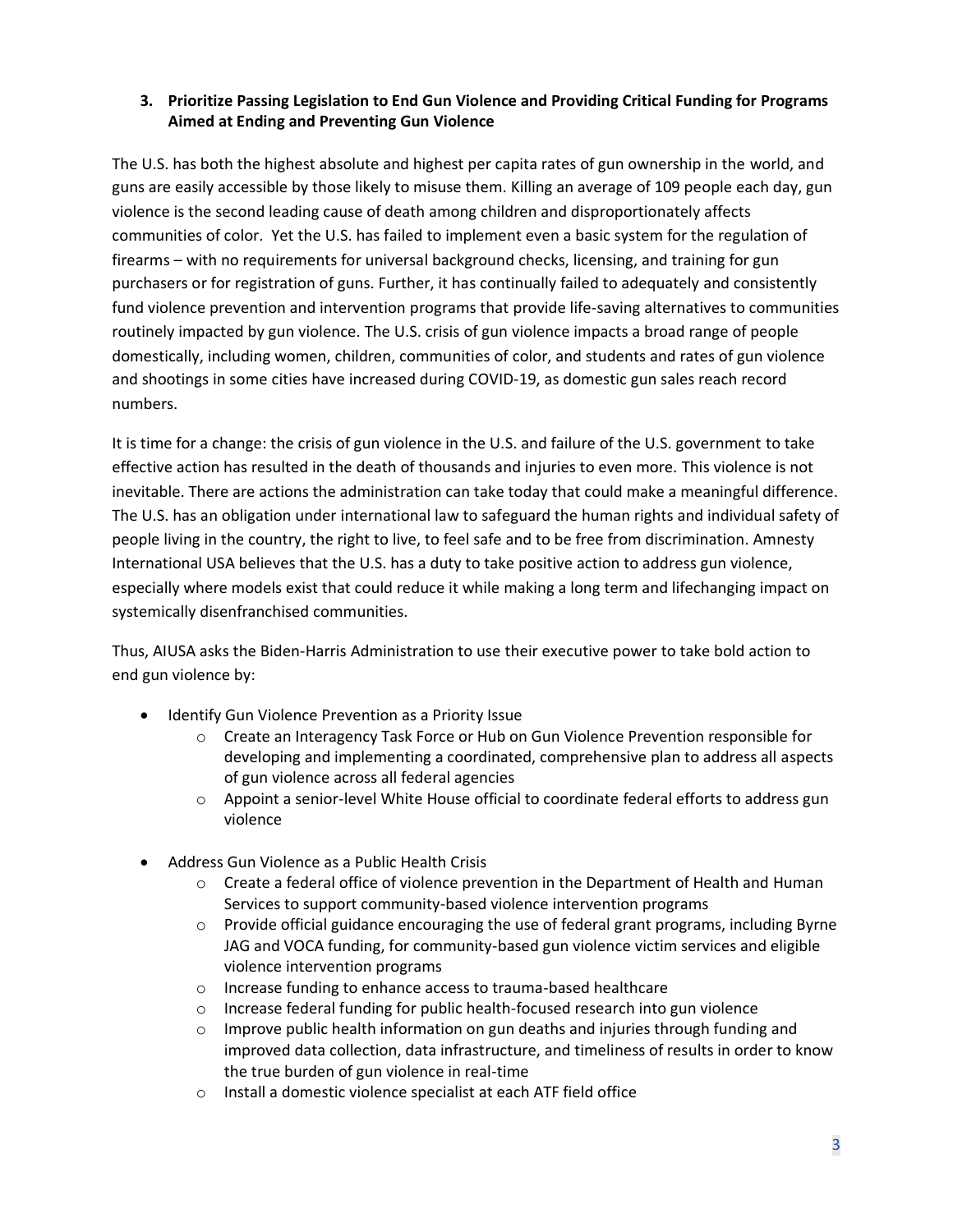- $\circ$  Limit gun carrying on federal public lands and preclude the use of "stand your ground" as a defense on federal property
- $\circ$  Create a national voluntary gun buyback pilot program and a national safe storage campaign
- Strengthen the Background Check System for gun purchases, transfers and acquisitions
	- o Close the "fire sale loophole" that allows dealers who lose their license to sell guns in their inventory as private sellers
	- $\circ$  Provide additional funding for Fix NICS and to increase capacity at the National Instant Criminal Background Check System
	- $\circ$  Alert state and local law enforcement each time a prohibited person fails a background check—before they find another way to arm themselves
- Enhance Oversight of the Gun Industry
	- o Use executive authority to ban ghost guns
	- $\circ$  Issue an annual report providing detailed information about legal violations by gun dealers, distributors, and manufacturers
	- $\circ$  Direct ATF to require that gun dealers perform annual background checks on all employees who may transfer firearms
	- $\circ$  Fully enforce the ban on importation of foreign-made assault weapons that do not have a "sporting purpose"
- Implement Measures to Address Domestic and International Gun Trafficking
	- $\circ$  Reverse the Trump Administration rule shifting oversight of gun exports  $-$ including technical data for 3D-printed guns —to the Commerce Department and return firearm exports to the U.S. Munitions List
	- $\circ$  Release an annual report on gun trafficking investigations that includes information about the largest suppliers of crime guns
	- $\circ$  Clarify that the federal budget riders restricting access to certain crime gun trace data (the so-called "Tiahrt Amendments") do not restrict ATF's ability to publish or release aggregate data about the source of guns that is critical to stemming trafficking
	- o Re-sign the United Nations Arms Trade Treaty
- Focus on Firearm Suicide
	- $\circ$  Track national suicide mortality, by method, on a quarterly and monthly basis using the Vital Statistics Rapid Release program
	- o Align suicide prevention training efforts through relevant federal programs to include a focus on lethal means safety
	- $\circ$  Provide funding to support lethal means counseling training for all suicide prevention lifeline staff and volunteers, health care professionals, and health care students
	- o Direct DOJ to issue best practices and offer technical assistance to states interested in enacting extreme risk laws, including as it relates to suicide prevention
- Disarm Armed White Supremacists and Protect Peaceful Protests and Voting
	- $\circ$  Address the rise in armed white supremacists and extremists by improving data on hate crimes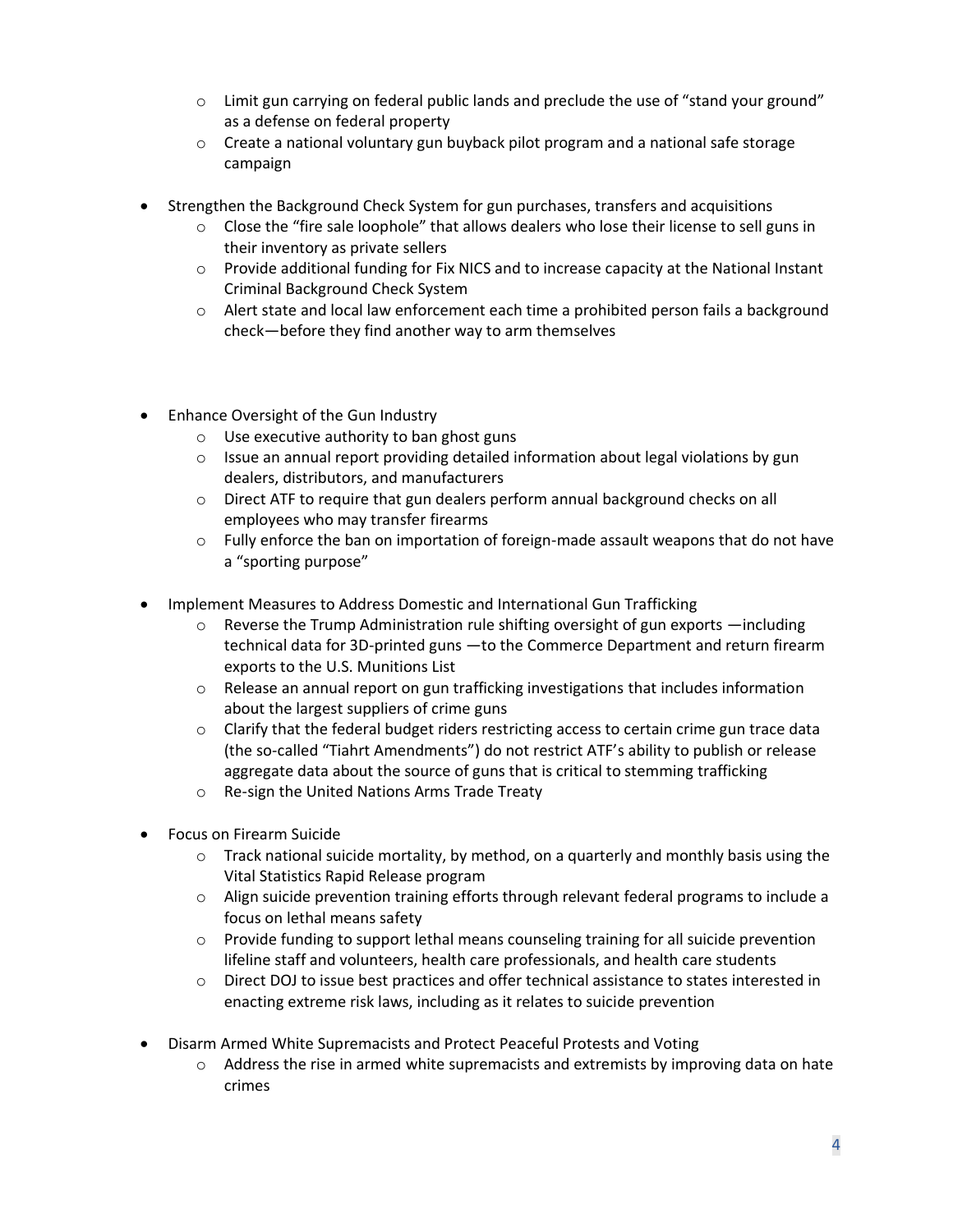- o Use existing resources and civil rights laws to prosecute white supremacists and armed extremists
- $\circ$  Expand the use of policies that disrupt firearm access by hate-driven people, such as extreme risk protection orders

### **4. Reform Policing**

In May 2020, the world came to know of George Floyd, but excessive force against and killings of Black people by law enforcement are as old as policing in the U.S. itself. Black people comprise about 13% of the US population, yet the Mapping Police Violence estimates that in 2020, Black people make up 28% of those killed by law enforcement. The video of the last moments of Mr. Floyd's life, uttering a familiar refrain "I can't breathe" woke up people around the world, and sparked possibly the largest protest movement in U.S. history and spurred Congress to advance policing reforms, including the George Floyd Justice in Policing Act (JPA, H.R. 7120), passed the House on June 25, 2020.

A provision of the George Floyd Justice in Policing Act, the PEACE Act, HR 4359 in the  $116<sup>th</sup>$  Congress, would create a national standard, limiting the use of force by federal law enforcement to only when necessary and reserve deadly force for as a last resort. This is more closely in line with international law and standards for the use of force and firearms by law enforcement. The bill also would call on the Attorney General to condition federal funding to states and localities so that states enact substantially similar laws on the use of force by law enforcement. This administration campaigned, in support of "[a](https://abcnews.go.com/Politics/biden-harris-unveil-listening-ad-focused-racial-injustice/story?id=72782264)  [national standard on use of force and conditioning federal funds for police departments on adoption of](https://abcnews.go.com/Politics/biden-harris-unveil-listening-ad-focused-racial-injustice/story?id=72782264) [that standard](https://abcnews.go.com/Politics/biden-harris-unveil-listening-ad-focused-racial-injustice/story?id=72782264)". We look forward to working with this administration on not only executive action to issue guidelines to federal law enforcement on the use of force but also ensuing the passage of the PEACE Act in the  $117<sup>th</sup>$  Congress.

Last summer, it became apparent that law enforcement's use of military-grade equipment has the potential to escalate violence. In just a 10-day period between the end of May and the beginning of June, Amnesty International [documented 125 incidents of police violence across 40 states and the District of](https://www.amnestyusa.org/protest-map/)  [Columbia](https://www.amnestyusa.org/protest-map/) including dozens of instances where police deployed impact munitions and tear gas against largely peaceful protestors. The Department of Defense (DOD) 1033 Program, which facilitates the transfer of controlled surplus military grade equipment to state, local and tribal law enforcement, has resulted in the transfer of approximately \$7.4 billion worth of surplus military equipment since its creation in 1990. These programs have equipped law enforcement agencies with military-grade equipment such as armored vehicles, military-style assault rifles, and explosives, and has funded the creation of special tactical teams for drug investigations. [Two studies](https://abcnews.go.com/US/providing-police-military-gear-reduce-crime-protect-officers/story?id=74518923) released in the summer of 2020 show that the transfer of military equipment has not served to reduce crime or increase officer safety and in 2017 federal [government oversight report](https://www.gao.gov/assets/690/685916.pdf) found that the program could not prevent fraudulent applications from acquiring weapons of war from the program.

We hope to the Biden-Harris Administration address the urgent matter of militarized policing. We urge this administration to go beyond a promise to reinstate the Obama-era executive order 13688 to prohibit the transfer of controlled military weapons through the 1033 program and instead issue an executive order placing a full moratorium on the 1033 Program and signal your support for Congress to end the program altogether. Further the administration should reinstate the Law Enforcement Permanent Working Group (PWG) work to continue dialogue among federal agencies providing military excess nonmilitary equipment and establish a new program for the transfer of that equipment to nonprofits and state and local governments,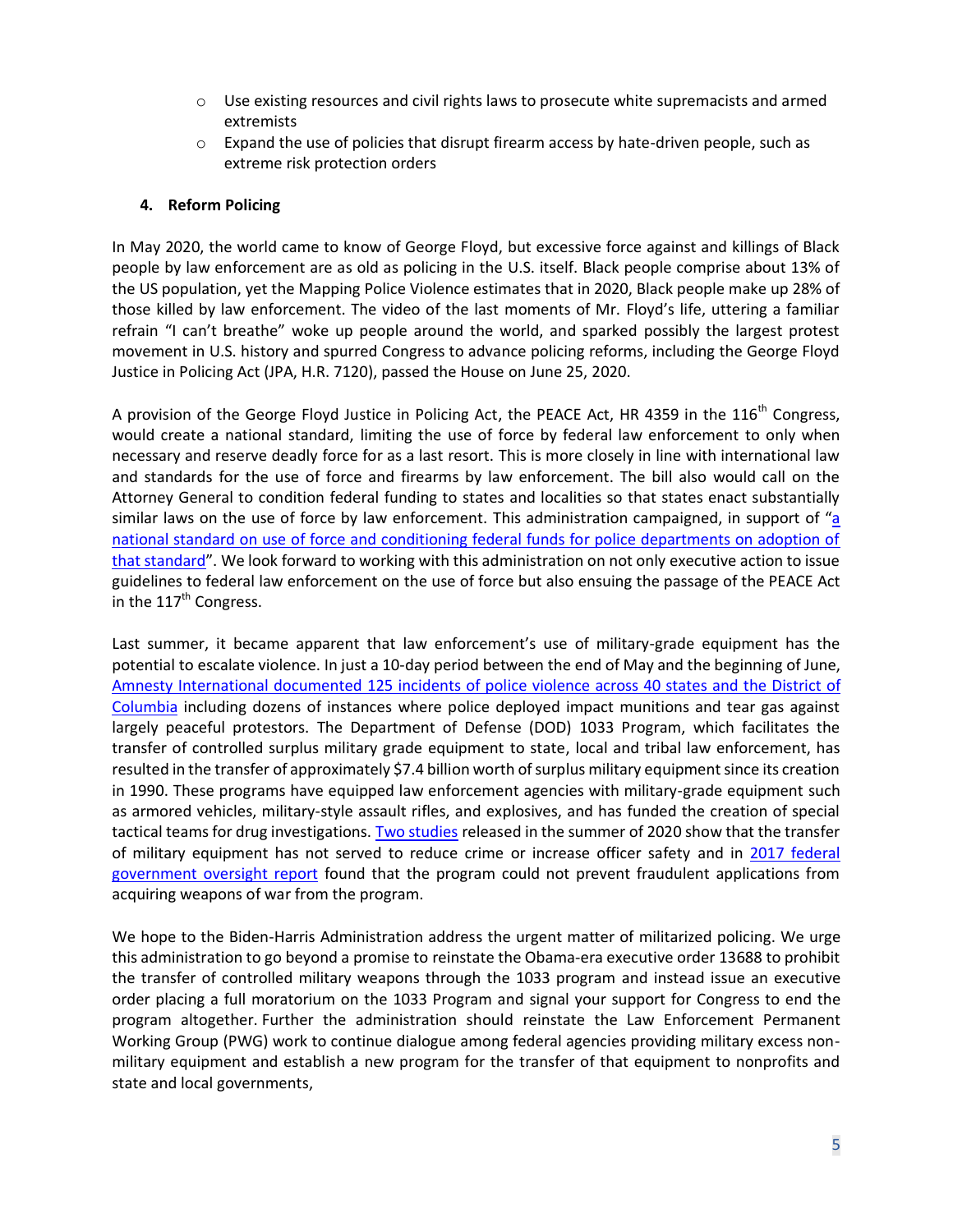Additionally, with regard to policing we urge this administration to:

- Rescind the Sessions memorand[a limiting the use of pattern or practice investigations.](https://www.justice.gov/opa/press-release/file/1109621/download)
- Ensure that the Death in Custody Reporting Act is fully implanted and enforced by the Department of Justice.
- End Operation Legend an[d Operation Relentless Pursuit](https://cdn.buttercms.com/Kmgx7RR7Rl2qxUtj6aIp) by suspending all grant funding designated to those programs.

### **5. End Violence Against Native American and Alaska Native Women**

Rape and violence are committed against Native women in the United States with [almost total impunity.](https://www.amnestyusa.org/wp-content/uploads/2017/05/MazeOfInjustice_1yr.pdf) While the available data does not accurately portray the extent of sexual violence against Native American and Alaska Native women, the U.S. Department of Justice's [own statistics](https://www.bjs.gov/content/pub/pdf/aic02.pdf) indicate that Native American and Alaska Native women are more than two and a half times more likely to be raped or sexually assaulted than women in the United States in general and that 86% of the reported crimes are committed by non-Native men. At least one in three Native women will be raped during her lifetime, and survivors face significant barriers to securing justice following rape or sexual violence, including inadequate police response, inadequate health and forensic services, and a [lack of prosecutions.](https://www.gao.gov/products/GAO-11-167R)

The federal government's steady erosion of tribal authority and chronic underfunding of law enforcement agencies and health service providers compounds the failure to protect Native women from sexual violence. Tribal prosecutors cannot prosecute crimes committed by non-Native perpetrators. Tribal courts are also prohibited from passing custodial sentences that are in keeping with the seriousness of the crimes of rape or other forms of sexual violence. As a direct result of passage of the Tribal Law and Order Act, the maximum prison sentence tribal courts can now impose for any crimes, including rape, is three years, up from the previous maximum of one year. In comparison, the average prison sentence for rape handed down by state or federal courts is between eight years and eight months and 12 years and 10 months respectively.

Tribal law enforcement agencies are also chronically under-funded – federal and state governments provide significantly fewer resources for law enforcement on tribal land than are provided for comparable non-Native communities. The lack of appropriate training in all police forces — federal, state and tribal also undermines survivors' right to justice. Survivors of sexual violence are not guaranteed access to adequate and timely [sexual assault forensic examinations.](https://www.amnestyusa.org/wp-content/uploads/2020/12/Barriers-to-rape-kit.pdf) As a consequence, Native women are denied [justice.](https://www.amnestyusa.org/wp-content/uploads/2020/12/Barriers-to-justice.pdf) And the perpetrators are going unpunished.

The Biden Administration should:

- Develop a comprehensive, cross-agency plan of action to stop violence against Indigenous women in consultation with Tribal nations and Indigenous women in particular.
- Require Indian Health Service to fully implement its sexual assault protocols, provide survivors access to adequate and timely sexual assault forensic exams (rape kits), and track services provided.
- Create standardized guidelines for responding to cases of missing and murdered Native Americans and Alaska Natives, in consultations with Tribal governments, which will include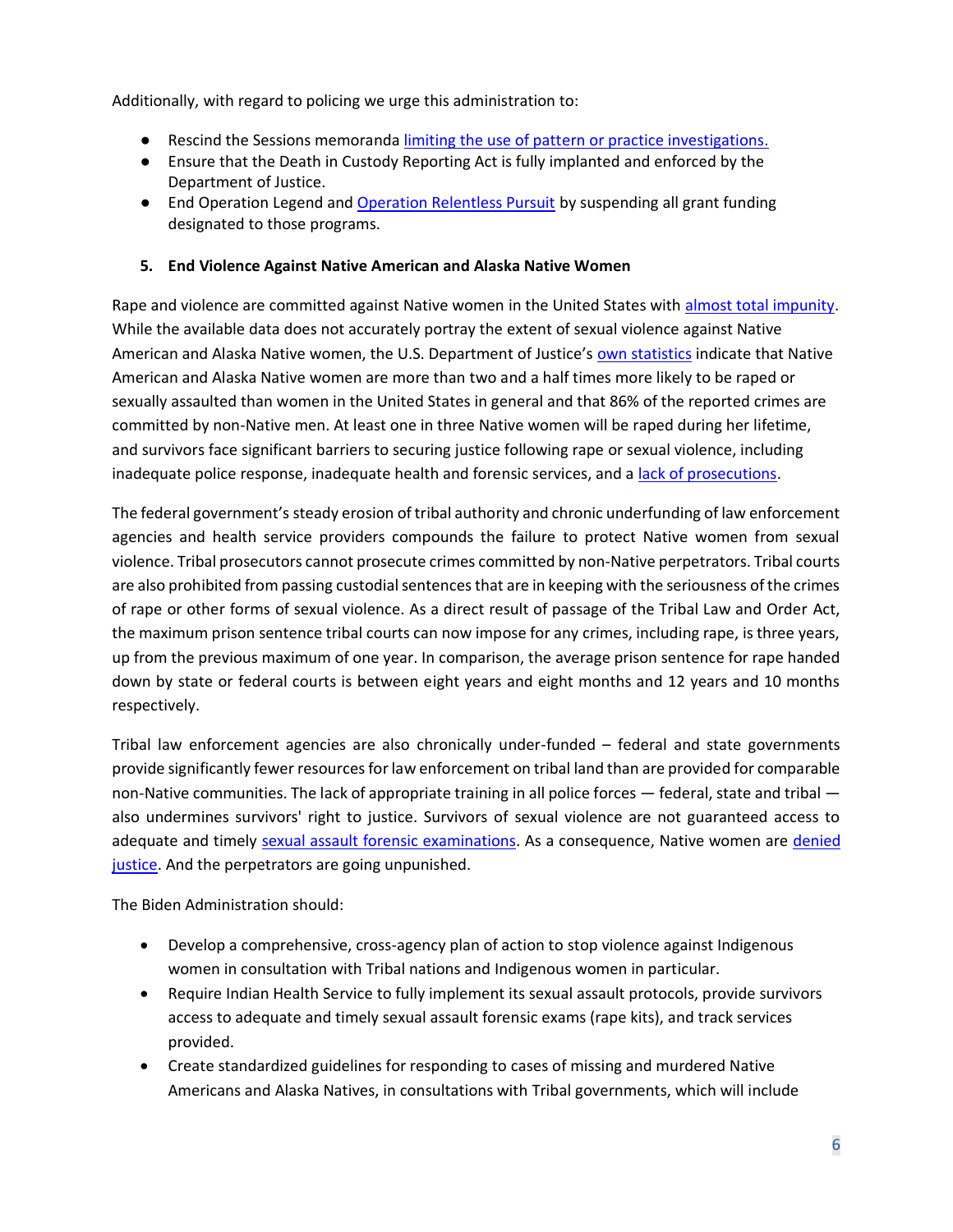guidance on inter-jurisdictional cooperation among tribes and federal, state, and local law enforcement.

- Ensure the full implementation, funding and resources for the Tribal Law and Order Act;
- Work in collaboration with Native American and Alaska Native women to obtain a clear and accurate understanding about the prevalence and nature of sexual violence against Indigenous women.
- Ensure that American Indian and Alaska Native women have access to adequate and timely sexual assault forensic examinations without charge to the survivor, holding a hearing to investigate why Indian Health Service has not fully implemented their sexual assault protocols required by the Tribal Law and Order Act.
- Provide resources to Indian tribes for additional criminal justice and victim services to respond to crimes of sexual violence against Native American and Alaska Native women.

# **7**. **End the Federal Death Penalty**

The death penalty is a punishment that is error-prone, racially biased, and arbitrary; it carries irrevocable consequences and is incompatible with human rights. The US remains just one of 20 counties in the world that actively executes people. There is a growing consensus against the death penalty in the United States. Twenty-two states and Washington, DC, have repealed the death penalty as a sentencing option, and three states, California, Pennsylvania, and Oregon, have gubernatorial moratoria prohibiting executions. An additional 12 states have not carried out an execution in at least 10 years. Virginia is among the states that has carried out the most executions in US history, and in January both legislative houses voted to abolish the death penalty.

Despite this progress, the Trump Administration resumed executions for the first time in 17 years, in the midst of a global pandemic, executing 13 people on federal death row. In 2019, the Department of Justice (DOJ) issued a new lethal injection protocol, and with it, five federal execution dates were originally set to take place between 2019 and 2020. Between July 2020 and January 2021 Trump Administration carried out three times more federal executions than had been carried out by the federal government in the prior six decades.

These executions bore the same pattern of unfixable errors we see with the use of the death penalty nationwide. As uplifted in Justice Sotomayor's dissent in *United States v Higgs*, "the Court has allowed the United States to execute thirteen people in six months under a statutory scheme and regulatory protocol that have received inadequate scrutiny, without resolving the serious claims the condemned individuals raised." In some cases, the Government sought emergency relief to lift stays of execution before lower courts had a chance to a chance to meaningfully determine if the executions before them were legal. Both domestic and international law prohibit the execution of a person with intellectual disability and yet the Government worked with deliberate speed implement the death penalty in at least two of the thirteen executions where such claims where raised.

This administration committed to working with Congress to eliminate [the federal death penalty and](https://joebiden.com/justice/)  [incentivizing states to follow](https://joebiden.com/justice/) suit. While this is welcome, we also encourage the Biden-Harris Administration to use its authority to: